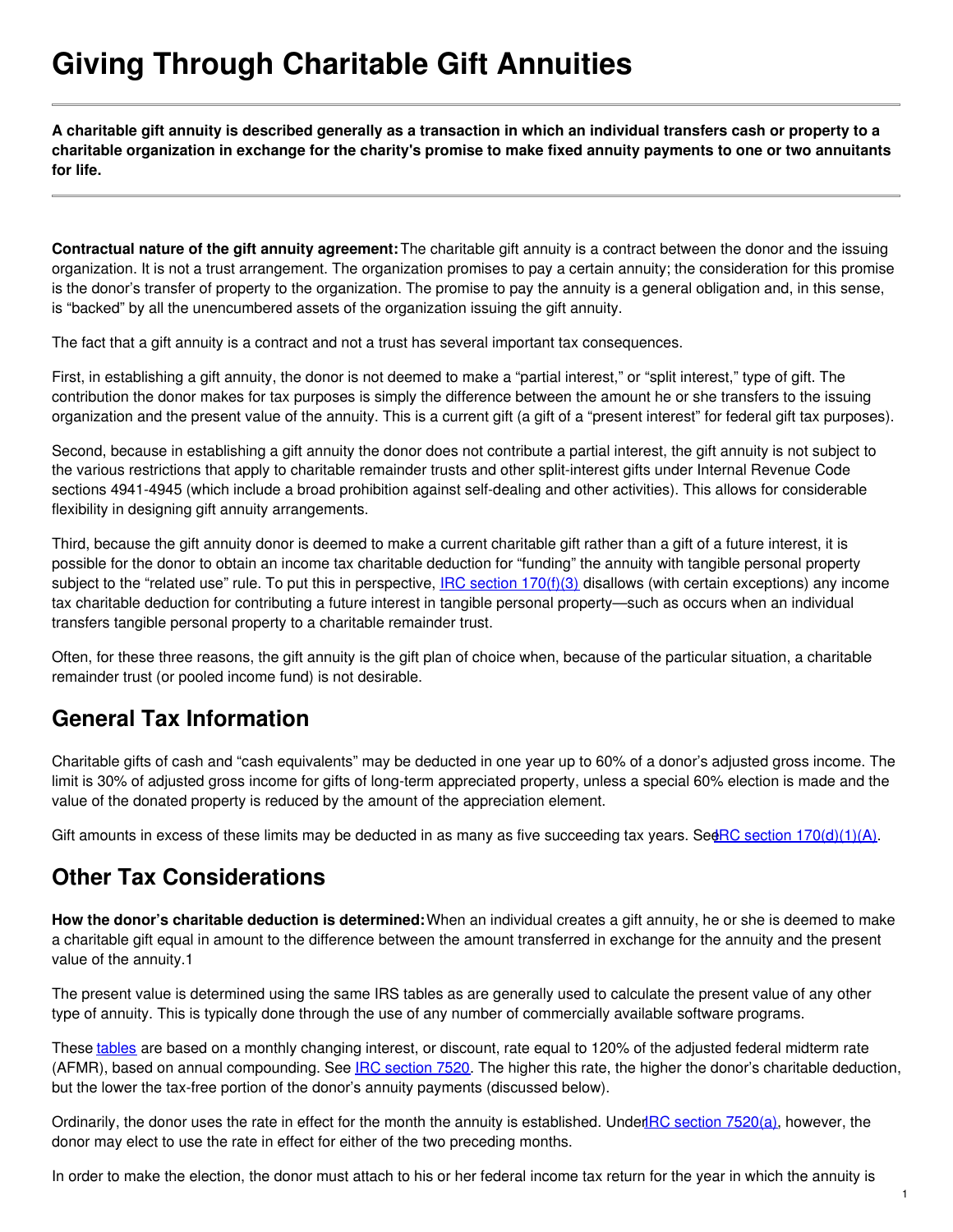established a statement that the donor is making an election under IRC section [7520\(a\)](https://www.law.cornell.edu/uscode/text/26/7520#a). It must also include:

- 1. The date of the gift.
- 2. The month for which the discount rate would be used if the election were not being taken.
- 3. The month and discount rate elected by the donor.

**Tax-free portion of annuity payments:** A certain portion of gift annuity payments is tax-free because it represents, in part, a return of the donor's "investment in the contract" (as that term is used in **IRC [section](https://www.law.cornell.edu/uscode/text/26/72) 72**). The investment in the contract is equal to the initial present value of the annuity. The donor (assuming the donor is the annuitant) recovers his or her investment in the contract ratably over his or her "life expectancy,"2 as determined in accordance with Table V (or Table VI in the case of a two life annuity) under Income Tax [Regulation](http://edocket.access.gpo.gov/cfr_2008/aprqtr/pdf/26cfr1.72-9.pdf) section 1.72-9. If someone other than the donor is the annuitant, the investment in the contract is recovered ratably over that person's life expectancy.

Currently, the tax-free portion of annuity payments is typically between 70% and 80% of the payment if the gift annuity is funded with cash.

Once the annuitant reaches his or her life expectancy, the annuity payments become fully taxable.

**Final year tax deduction when donor dies before life expectancy:**For gift annuities entered into after 1986, if the annuitant dies before recovering tax free the full investment in the contract, a tax deduction is allowed on the annuitant's final income tax return equal in amount to the unrecovered portion of the investment in the contract.

It is worth noting that this is not a charitable deduction, but rather a deduction allowed by RC [section](https://www.law.cornell.edu/uscode/text/26/72) 72 (which deals with annuities in general).

**Capital gains tax consequences of "funding" the annuity with appreciated property:**When appreciated property is used to establish a gift annuity, the donor realizes a gain under the bargain sale rules of Reg. section [1.1011-2](http://edocket.access.gpo.gov/cfr_2008/aprqtr/pdf/26cfr1.1011-2.pdf).

If certain conditions set forth in this regulation are met, the donor can spread the realized gain ratably over his or her life expectancy rather than having to report the gain in lump sum right away. This can be especially advantageous when capital gain income is taxed at lower rates than the tax imposed on ordinary income.

These conditions are that (l) the annuity be payable either to the donor alone or to the donor and a designated survivor annuitant and (2) the annuity be non-assignable. (Note: Gift annuity agreements routinely provide that the annuity is non-assignable.)

The amount of gain (G) realized by the donor is determined according to this equation:

 $G = (FMV - B) \times (PVA/FMV)$ , where

"FMV" is the fair market value of the asset used to establish the annuity.

"B" is the basis of the asset in the donor's hands.

"PVA" is the initial present value of the annuity.

**Example:** Donor transfers \$10,000 worth of stock in which she has a \$6,000 cost basis to a charitable organization in exchange for a gift annuity having an initial present value of \$4,000.

Donor realizes a gain equal to  $(\$10,000 - \$6,000) \times (\$4,000/\$10,000)$ , or  $\$1,600$ . If the donor's life expectancy when the annuity is established is 20 years (according to IRS tables), and if the annuity is payable only to the donor or to the donor and a survivor annuitant, this gain may be reported ratably by the donor over 20 years at the rate of \$1,600/20, or \$80, per year.

If the donor is the only annuitant and dies before reporting all the gain realized, the unreported gain as of death is "forgiven" in the sense that no one (neither the donor's estate nor the charity) is required to report it.

If there is a survivor annuitant, however, the survivor continues to report the gain over the period represented by the donor's life expectancy.

In some situations, usually involving older donors/annuitants, the capital gain otherwise reportable each year exceeds the tax-free part of the annuity payment. Example  $(8)$  under Reg. section 1.1011-2 $(c)$  appears to provide that in this situation, the gain reportable each year is limited in amount to the tax-free portion of the annual annuity payment.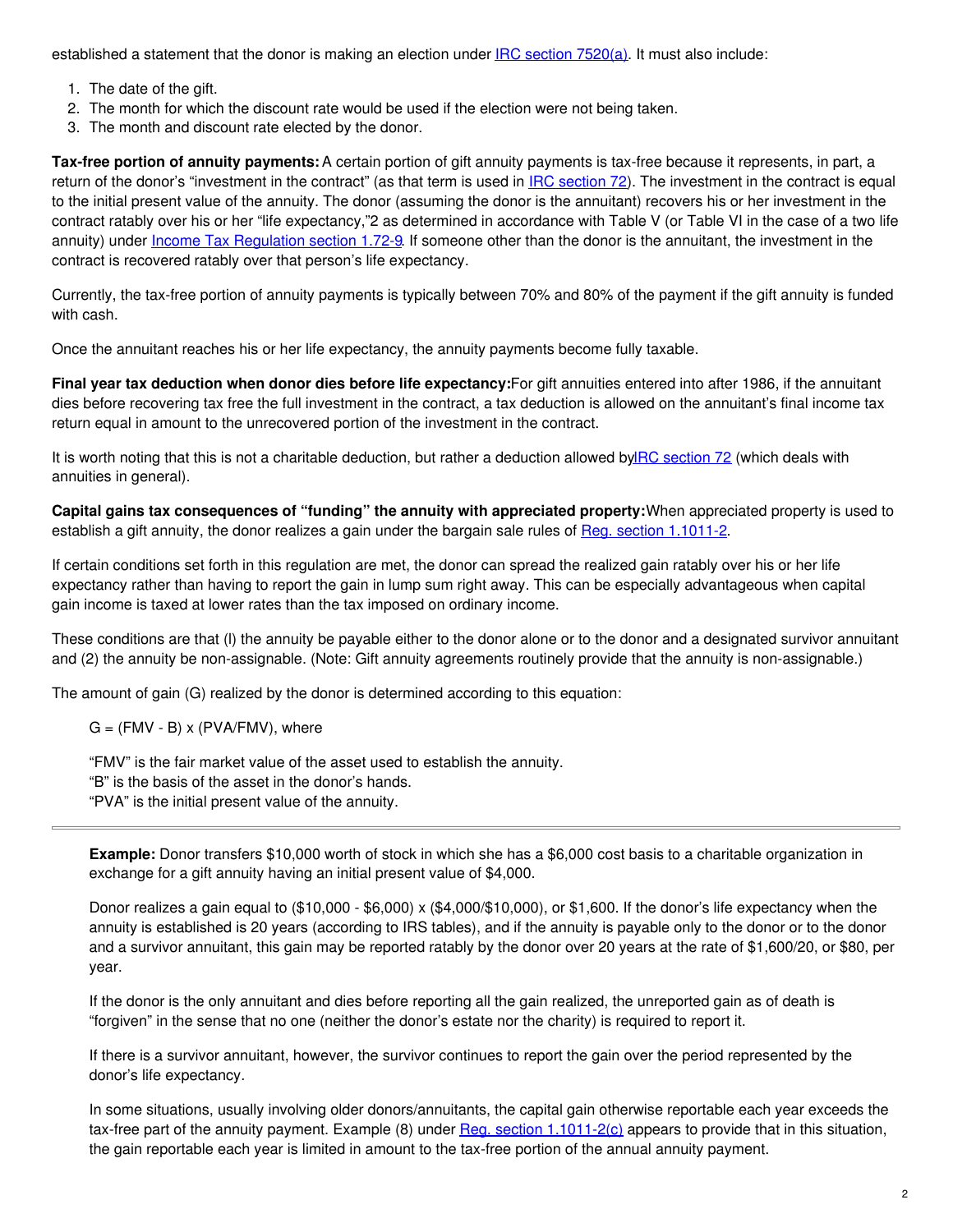**A tax trap to be avoided:** We have noted previously the fact that a charitable gift annuity is not a trust arrangement but is instead basically a two-party contract.

If not handled properly, however, a transaction intended to create a gift annuity can take on the attributes of, and be characterized as, a trust for federal tax purposes. If this occurs, various tax problems can arise (including the loss of the donor's income tax charitable deduction) unless the deemed trust meets all the requirements of a qualified charitable remainder trust, which it usually will not.

**This tax trap arises if the annuity payments are:**(1) payable only out of assets that are segregated in some way from the issuing organization's other assets or (2) based on the income earned by specific assets.

**Example 1:** Donor transfers assets to a charitable organization pursuant to an agreement which provides that the donor is to receive a life annuity of \$720 a year payable just out of the assets he or she transfers to the charity. This arrangement has the substance of a trust because the obligation to pay the annuity is limited to specific assets. Unless the agreement in question meets all the requirements of a charitable remainder annuity trust, the donor will not be entitled to any income tax charitable deduction for his or her gift, and various other adverse tax consequences may result for both the donor and the donee organization.

**Example 2:** Donor transfers assets to a charitable organization pursuant to an agreement whereby the donor is to receive lifetime payments based on the earnings of the charity's endowment. This arrangement also has the substance of a trust because the obligation to pay the annuity is not a general obligation of the organization, backed by its entire assets, but rather is dependent on the earnings of specific assets.

## **Deferred Payment Gift Annuities**

Some organizations offer another option known as the deferred payment gift annuity. A deferred payment gift annuity is an annuity under which payments commence more than one year after the annuity is established.

There are several basic differences between a deferred payment gift annuity and an immediate payment gift annuity from a tax standpoint.

**Donor's tax deduction:** The donor's charitable deduction is significantly larger in the case of a deferred gift annuity than in the case of a corresponding immediate payment gift annuity. This is because the present value of the annuity is smaller in the case of a deferred gift annuity, which means, among other things, that if the annuity is established with appreciated property, the gain realized by the donor will be relatively small.

**Reporting of gain:** It appears from Reg. [1.1011-2\(c\),](http://edocket.access.gpo.gov/cfr_2008/aprqtr/pdf/26cfr1.1011-2.pdf) Example (8), that if an individual uses appreciated property to establish a deferred gift annuity for himself or herself (or for a survivor annuitant also), that individual may defer reporting the gain realized under the bargain sale rules until the annuity payments commence.

**Tax-free return of investment:** As discussed above in connection with immediate payment gift annuities, the tax-free portion of each annuity payment is determined by dividing the present value of the annuity by donor's "life expectancy" (assuming the donor is the annuitant). In the case of a deferred payment gift annuity, this determination is essentially made as of the time the annuity payments commence, using the life expectancy factors then in effect. It is not possible, therefore, to know exactly how much of each annuity payment will be excluded from taxation in the case of a deferred gift annuity until that time.

**Deferring payment:** IRS Private Letter Ruling [9743054](http://www.pgdc.com/pgdc/story/investment-charitable-gift-annuity-funds-will-not-trigger-ubti?gid=431) allowed the individual's deferred gift annuity contract to contain an option to defer receiving payments until a later date and receive higher payments at that time.

## **Estate and Gift Taxes**

In establishing a charitable gift annuity, an individual may face several estate and gift tax considerations.

The gift to the issuing organization qualifies for the annual gift exclusion. To the extent that it exceeds this exclusion, it qualifies for the gift tax charitable deduction.

If the donor names an annuitant other than himself or herself, the donor is deemed to make a gift to that person equal in amount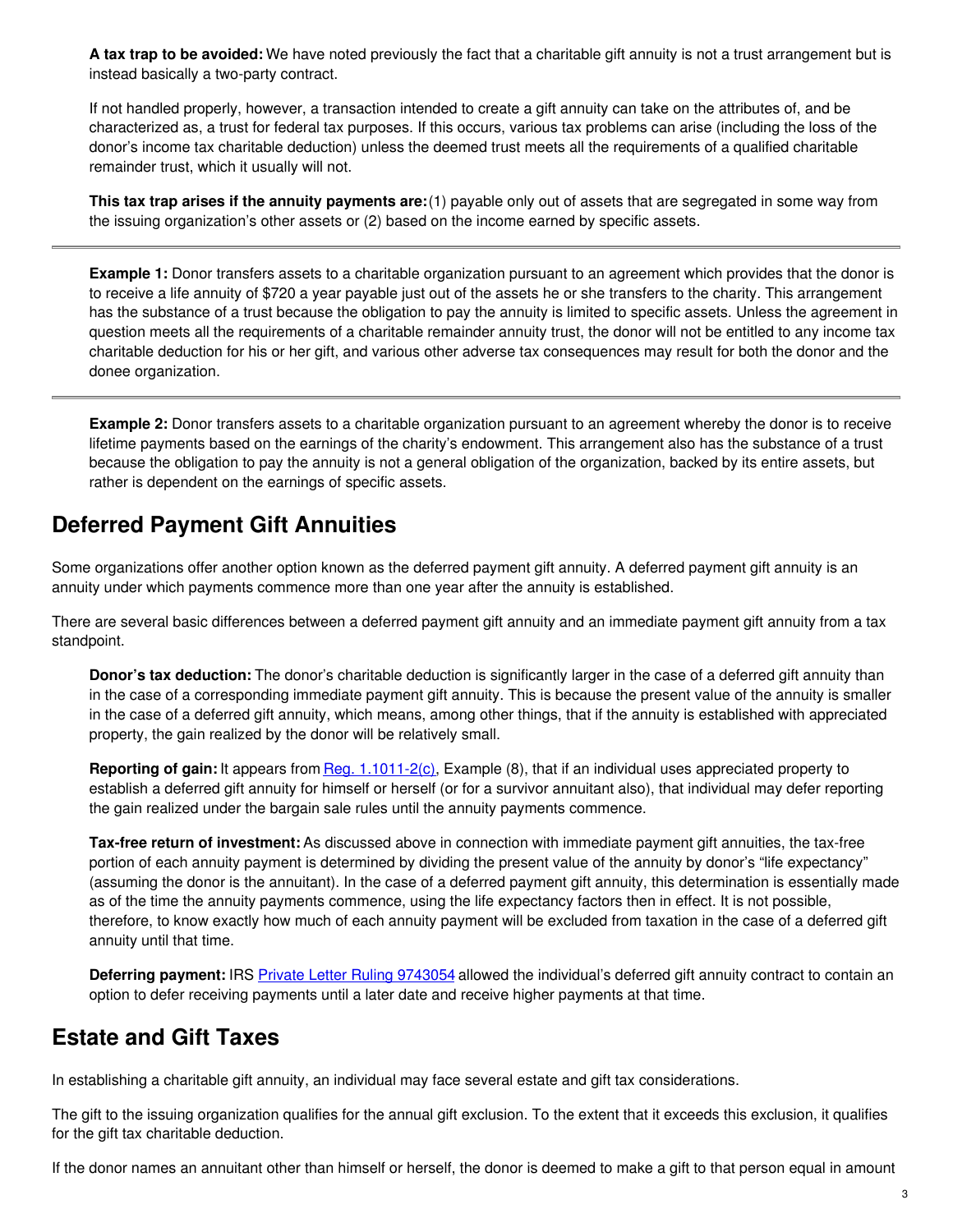to the initial present value of that person's annuity.

In the case of a joint and survivor annuity, to the extent the other person's annuity does not qualify for the annual gift exclusion, it does qualify for the gift tax marital deduction under **IRC** [section](https://www.law.cornell.edu/uscode/text/26/2523) 2523 if the other person is the donor's spouse.

If an individual establishes a gift annuity that is to make payments first to himself or herself and then to another person for life, the donor may reserve the power, exercisable only by will, to revoke the other person's annuity and, in this way, prevent there being a completed gift to the other person for federal gift tax purposes.

If the donor subsequently predeceases the other person, the then-present value of the other person's annuity will be included in the donor's gross estate under IRC [section](https://www.law.cornell.edu/uscode/text/26/2039) 2038 (as it would under IRC section 2039 if the donor did not retain the power to revoke). The survivorship annuity, however, will qualify for the estate tax marital deduction if the survivor annuitant is the donor's spouse.

#### **Other tax considerations:** Two other tax considerations affecting gift annuities arise underIRC section [514\(c\)\(5\)](https://www.law.cornell.edu/uscode/text/26/514#c_5).

If a gift annuity agreement (1) provides for a minimum or a maximum number of payments or (2) provides for payments to more than two persons, the obligation to pay the annuity is "acquisition indebtedness," meaning that the annuity is treated as "commercial insurance" under IRC [section](https://www.law.cornell.edu/uscode/text/26/501#m) 501(m). The result is that the issuing organization has to account for the annuity for tax purposes under the rules governing life insurance companies—a highly undesirable situation.

For this reason, it is generally inadvisable to establish a gift annuity for more than two lives or one that provides a "cap" or a "floor" in terms of the annuity payments. If an individual wishes to "cap" the annuity payments, he or she can always relinquish the right to receive the payments, in which case a charitable deduction may possibly be claimed subject to certain limitations.

#### **Footnotes**

- 1. Some charitable organizations "reinsure" gift annuities by purchasing a commercial annuity to cover their payment obligation. If the gift annuity agreement specifies that the annuity will be reinsured in this manner and names the reinsurance company, the donor's charitable deduction is figured by subtracting the amount paid by the charity for the commercial annuity from the amount transferred by the donor in exchange for the gift annuity.
- 2. Technically, the term "life expectancy" is inapplicable to individual persons and has meaning only when applied to a group of persons of the same age. For the sake of convenience, however, it is common to use the term with respect to individual persons, inasmuch as IRS life expectancy factors are brought to bear in various individual situations.

#### **For further reading, see also from the Planned Giving Design Center:**

Technical Reports:

[Charitable](http://www.pgdc.com/pgdc/charitable-gift-annuity?gid=431) Gift Annuities

#### Articles:

- Twelve [Uncommon](http://www.pgdc.com/pgdc/article/2000/03/twelve-uncommon-things-you-can-do-gift-annuity?gid=431) Things You Can Do with a Gift Annuity
- Gifts for All [Seasons](http://www.pgdc.com/pgdc/gifts-all-seasons?gid=431)

Greenpeace Fund, Inc. is registered with the Internal Revenue Service as a 501(c)(3) entity and promotes Greenpeace's mission through public education and grants to other environmental organizations. Contributions to Greenpeace Fund, Inc. are tax-deductible. Greenpeace Fund, Inc.'s Tax ID number is: 95-3313195.

Greenpeace Fund Inc. | 702 H Street NW, Suite 300 | Washington, DC 20001

(800) 328-0678 - Corrine Barr

© Copyright 2018 by Sharpe Group. All Rights Reserved.